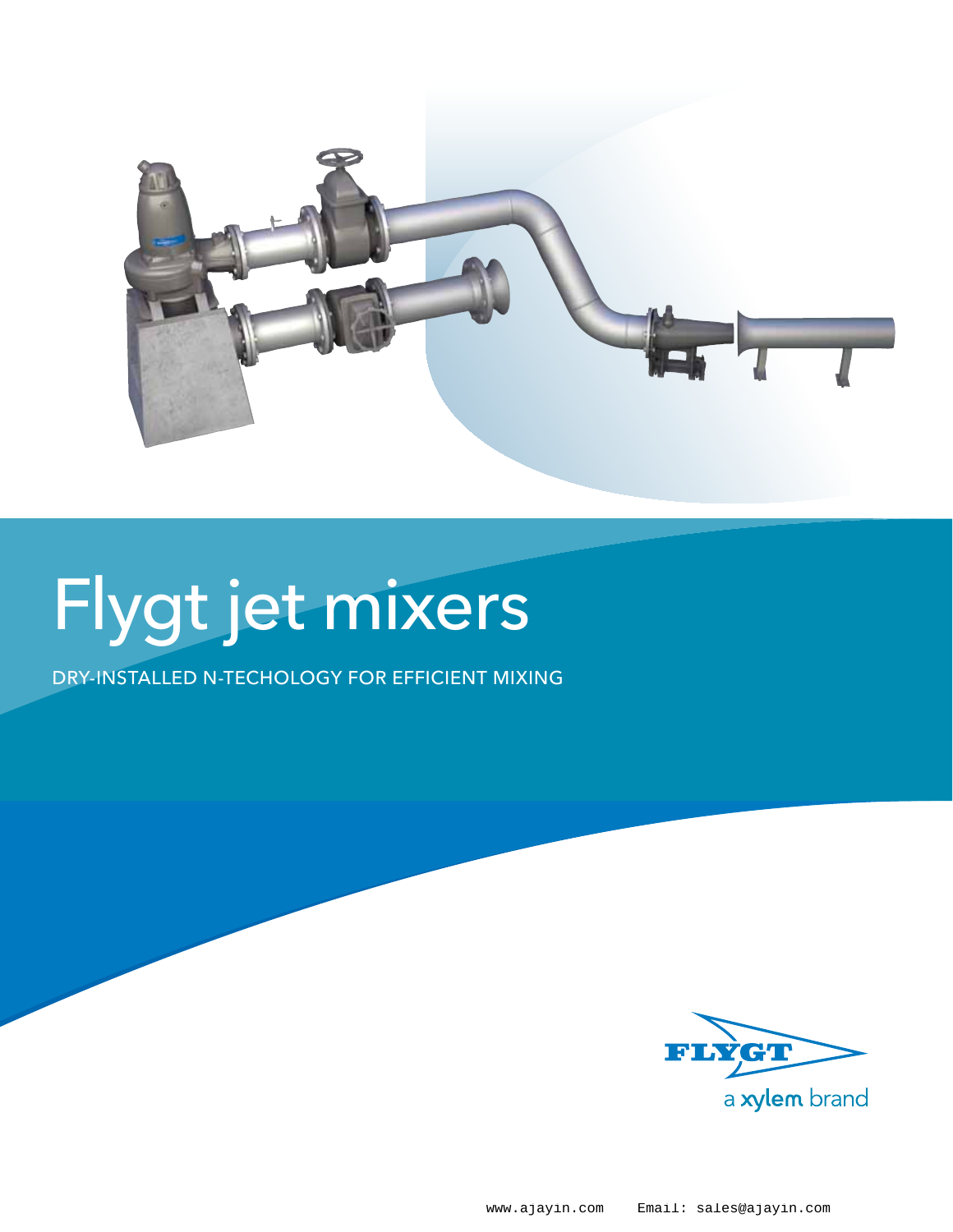### The perfect mix

**As pioneers of submersible mixer technology, Xylem have been at the forefront of developing mixing technology for 50 years.**

**Flygt jet mixers from Xylem combine the patented Flygt N-pump with an innovative ejector assembly for high-efficiency, low-cost mixing. These are ideal for demanding wastewater and sludge applications where dry installation is preferred.**

#### **Dynamic duo**

Preventing solids deposition is a constant wastewater treatment challenge. Minimizing particle settlement and subsequent sediment buildup requires strong bulk flow. Flygt jet mixers deliver just that.

Combining two Flygt innovations into a powerful Flygt jet mixer system provides the highest sustained efficiency at the lowest possible cost. Extremely versatile, this floor-mounted system delivers powerful mixing performance in low-liquid-level and partially filled tanks just as well as in full tanks.



#### **How it works**

These key components comprise Flygt jet mixer *the intake bellmouth, Flygt N-pump, the nozzle and the ejector pipe.* Working in concert, these components optimize the mixing of wastewater or sludge.

The intake bellmouth enhances dynamic flow to the pump and reduces hydraulic losses. The nozzle and ejector pipe arrangement increase the efficiency of the jet entry into the tank by augmenting the crosssectional area of the jet. All in all, this contributes to greater energy efficiency, which in turn creates significant energy savings.

#### **Benefits**

- **Maximum uptime and mixing efficiency**
- **Sustained pump efficiency and reduced energy costs**
- **Compact pump design with no need for special housing**
- **Easy to access and service when standing outside the tank**
- **Operative at shallow liquid levels**
- **Robust handling of sludge with a dry solid concentration of up to 8%**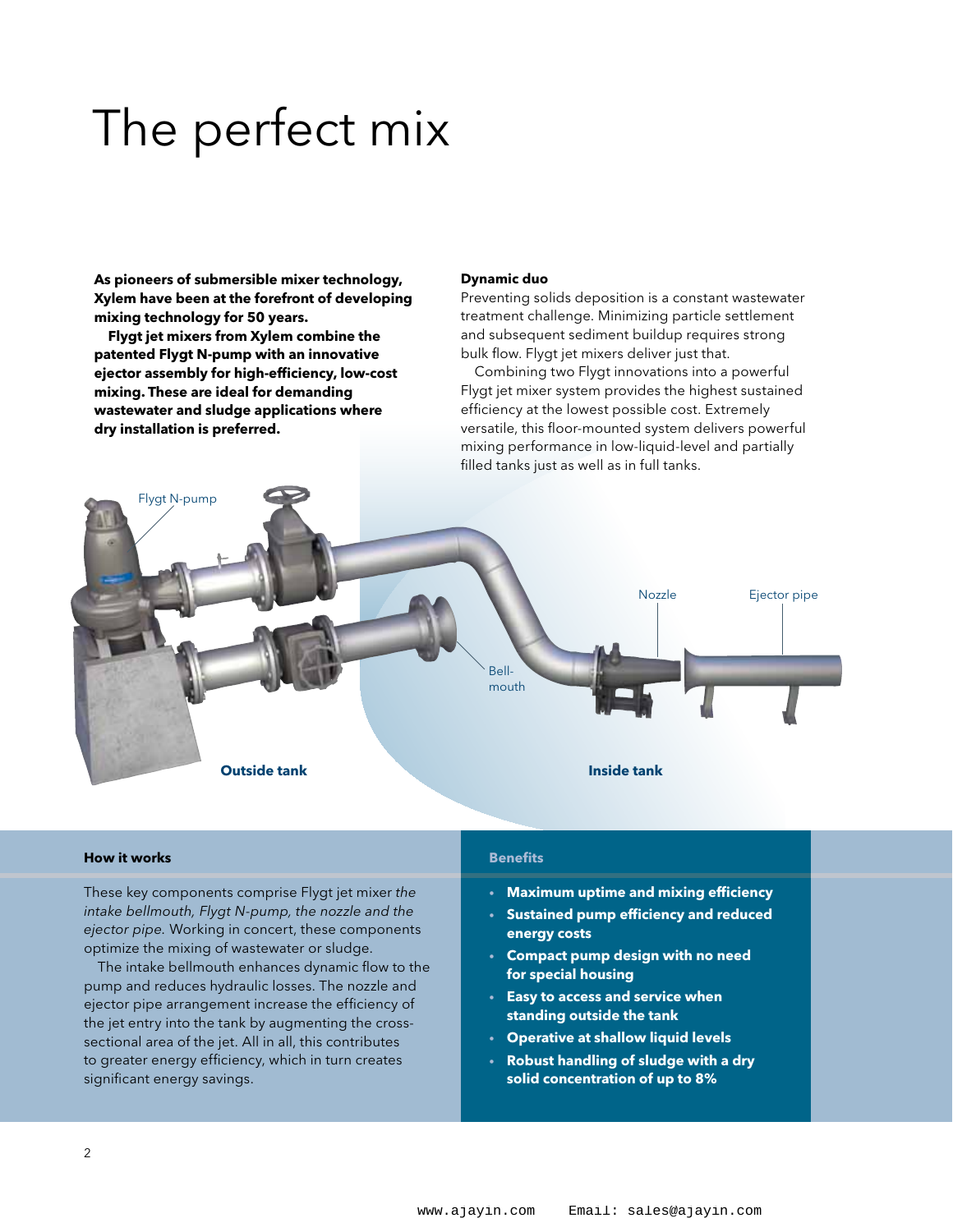#### **Flygt N-pump**

Unlike conventional solids-handling pumps that experience efficiency loss due to clogging, Flygt N-pumps keep pumping efficiently no matter what the wastewater may contain. We call this sustained efficiency. This is possible thanks to the patented self-cleaning N-hydraulic featuring machined backswept leading edges, an extended relief groove, and integrated guide pine. The result: maximum uptime, maximum efficiency, and minimum maintenance costs.

The Flygt N-pump is a reliable partner, even in the toughest of applications. In addition to its exceptional clog-resistance, patented N-pump technology handles municipal sludge with a dry solids concentration of up to 8%. For abrasive applications, the durable Hard-Iron™ hydraulic is available to keep the N-pump operating at its maximum efficiency. Flygt N-pumps are also available in explosion-proof versions.



The patented N-hydraulic features an impeller with backswept leading edges, an extended relief groove and integrated guide pin for sustained efficiency.

#### **Stir up efficiency with Flygt jet mixers**

*Easy access and maintenance.* Since there are no mechanical moving parts inside the tank, access and maintenance are simplified. Should repair be required, service staff can easily access the pump while standing outside the tank. This makes quick and easy work of maintenance and saves time and money.

*Safe working environment.* Because the Flygt N-pump is installed outside the tank, it virtually eliminates risks to worker health and safety since there is minimal human exposure to wastewater pathogens.

Dry installation of the submersible Flygt N-pump has clear advantages, inside and out. Unlike conventional dry-installed pumps, the Flygt N-pump has an integrated electric motor/hydraulic assembly housed within a single structure. This makes the Flygt N-pump more compact and therefore easier and less expensive to install. A submersible-designed pump, by definition, is also flood-proof. What's more, no external housing is required to protect the pump against the elements, which significantly cuts installation costs.

Thanks to intelligent design and virtually troublefree operation, total life cycle costs are kept to an alltime low. Its sustainable design means reduced energy consumption and a smaller carbon footprint, too.

#### **Innovative ejector assembly**

Carefully engineered, the non-clogging ejector assembly consists of a large discharge nozzle and an ejector pipe with a specially shaped inlet. The diameter of the nozzle outlet is designed to pass any size solid that can pass through the pump. The pump creates a primary flow that is delivered to the tank through the nozzle. As this flow enters the ejector pipe, a secondary flow is induced from the surrounding liquid.



The computer fliud dynamic simulation shows the unique interaction between the discharge nozzle and the ejector pipe. The primary flow is enhanced by the subsequent generation of the secondary flow.

*Reduced capital expenditures.* The jet mixer pump may be used for tank loading, effectively eliminating the need to purchase a separate pump for offloading.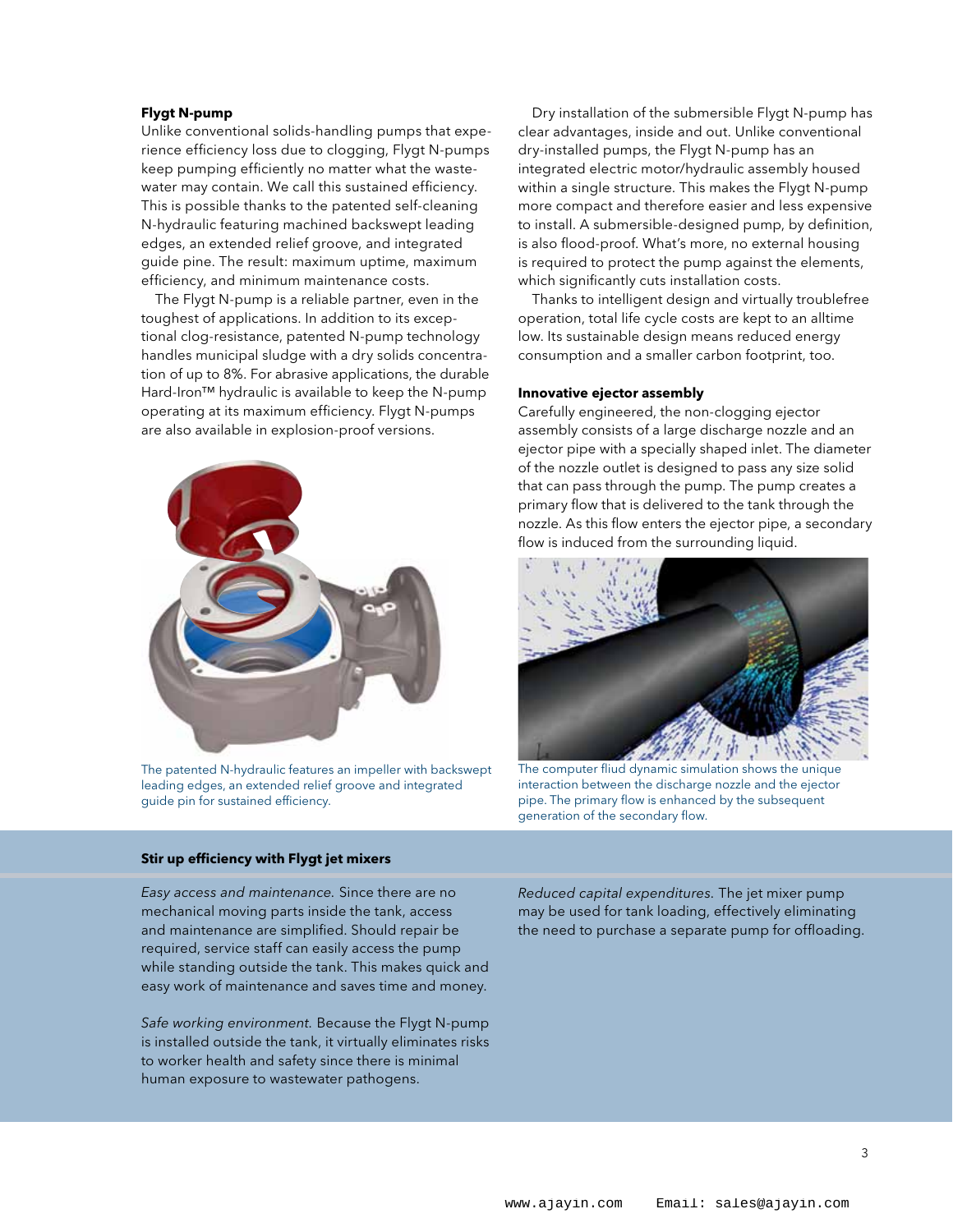### Comprehensive jet mixer range

Xylem offers a comprehensive range of jet mixers as a complement to our submersible mixer systems.

Five types of jet mixer models are available to meet your unique mixing requirements. These systems

ensure safe, reliable operation with high pump efficiency and low maintenance. This ultimately translates into lower life cycle costs.

| <b>Flygt jet mixer</b>       | JT4710 | JT4715  | JT4720  | <b>JT4730</b> | JT4735 |
|------------------------------|--------|---------|---------|---------------|--------|
| Thrust $[N]$ (50Hz)          | 320    | 580     | 1380    | 3720          | 4200   |
| Thrust $[N]$ (60Hz)          |        | 690     | 1400    | 3930          | 5250   |
| Flygt N-pump                 | NT3102 | NT3127  | NT3153  | NT3202        | NT3301 |
| Rated power [kW] (50Hz)      | 2.4    | 4.7     | 13.5    | 37            | 55     |
| Rated power [kW/hp] (60Hz)   |        | 5.5/7.4 | 14.9/20 | 45/60         | 63/85  |
| Nozzle outlet diameter [mm]  | 80     | 102     | 120     | 171           | 171    |
| Ejector outlet diameter [mm] | 150    | 200     | 200     | 300           | 300    |



Outside the tank: The Flygt jet mixer N-pump. Stainless steel pipework is fitted to the tanks for suction and delivery.



Inside the tank: The nozzle and ejector pipe are located to generate a bulk flow loop, which leads to re-suspension and homogenization of the mixed sludge.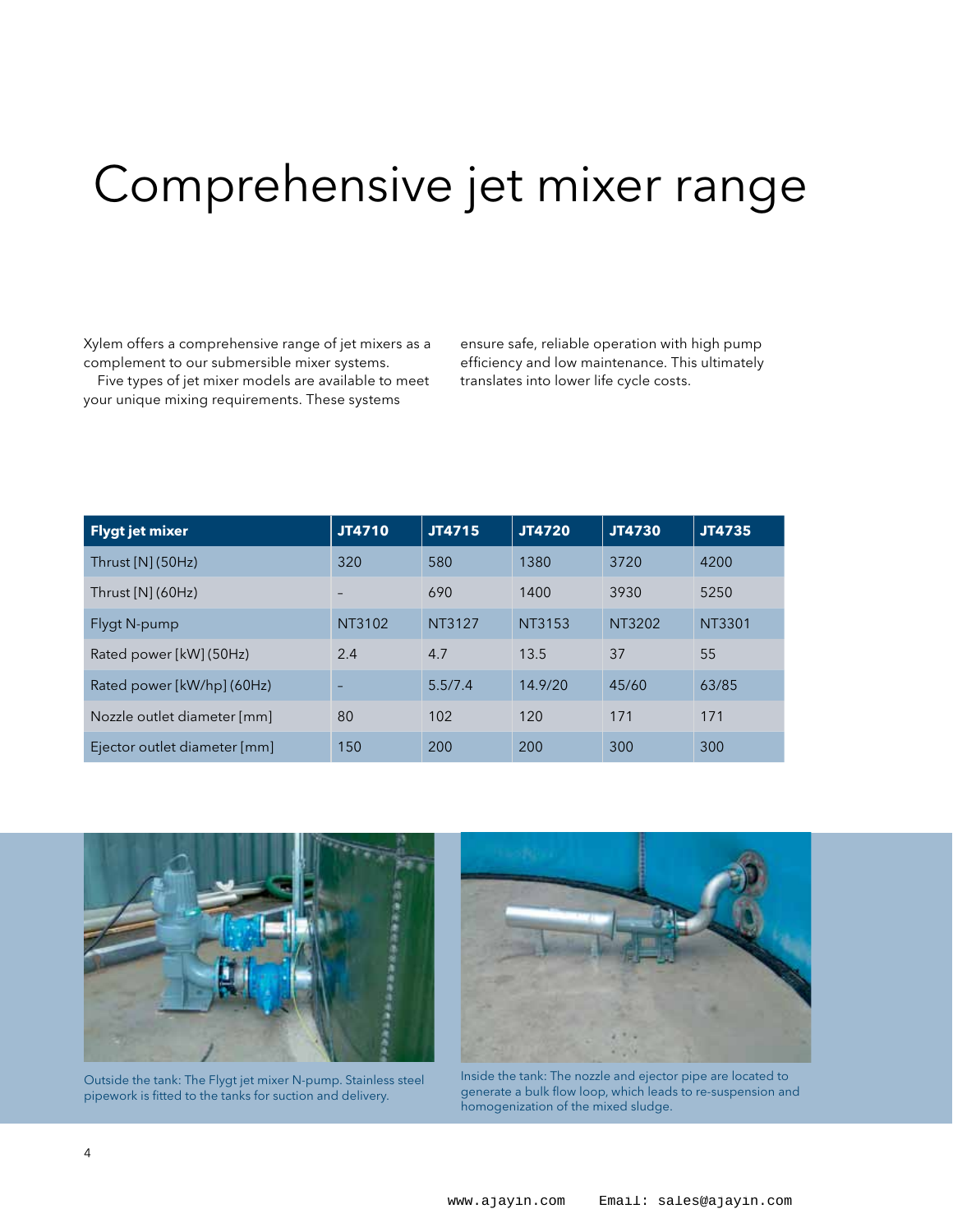### Rough duties for rugged mixers



Built to deliver process quality and overall energy efficiency, Flygt jet mixers are an excellent choice

for use in biological treatment process tanks, sludge tanks, retention basins and lagoons.

#### **1. Retention basin 1**

Mixing and flushing are required here to ensure that solids remain in suspension when wastewater is pumped out.

#### **2. Storage of primary and external sludge 2**

Primary sludge and sludge received from external sources often contain significant amounts of large particles. To prevent gas accumulation, sedimentation and crust build-up, mixing is required.

#### **3. Storage of waste-activated sludge 3**

Mixing is required in sludge storage tanks for homogenization, which is essential for treatment efficiency. Mixing also prevents gas accumulation and the build-up of sediment and crust.

#### **4 Digester 4**

Mixing is required to to homogenize the volume of the digester. A well-mixed digester increases the efficiency of the digestion process including gas production.

#### **5 Storage of digested sludge 5**

Mixing is required in sludge storage tanks to maintain homogeneity before thickening or dewatering sludge.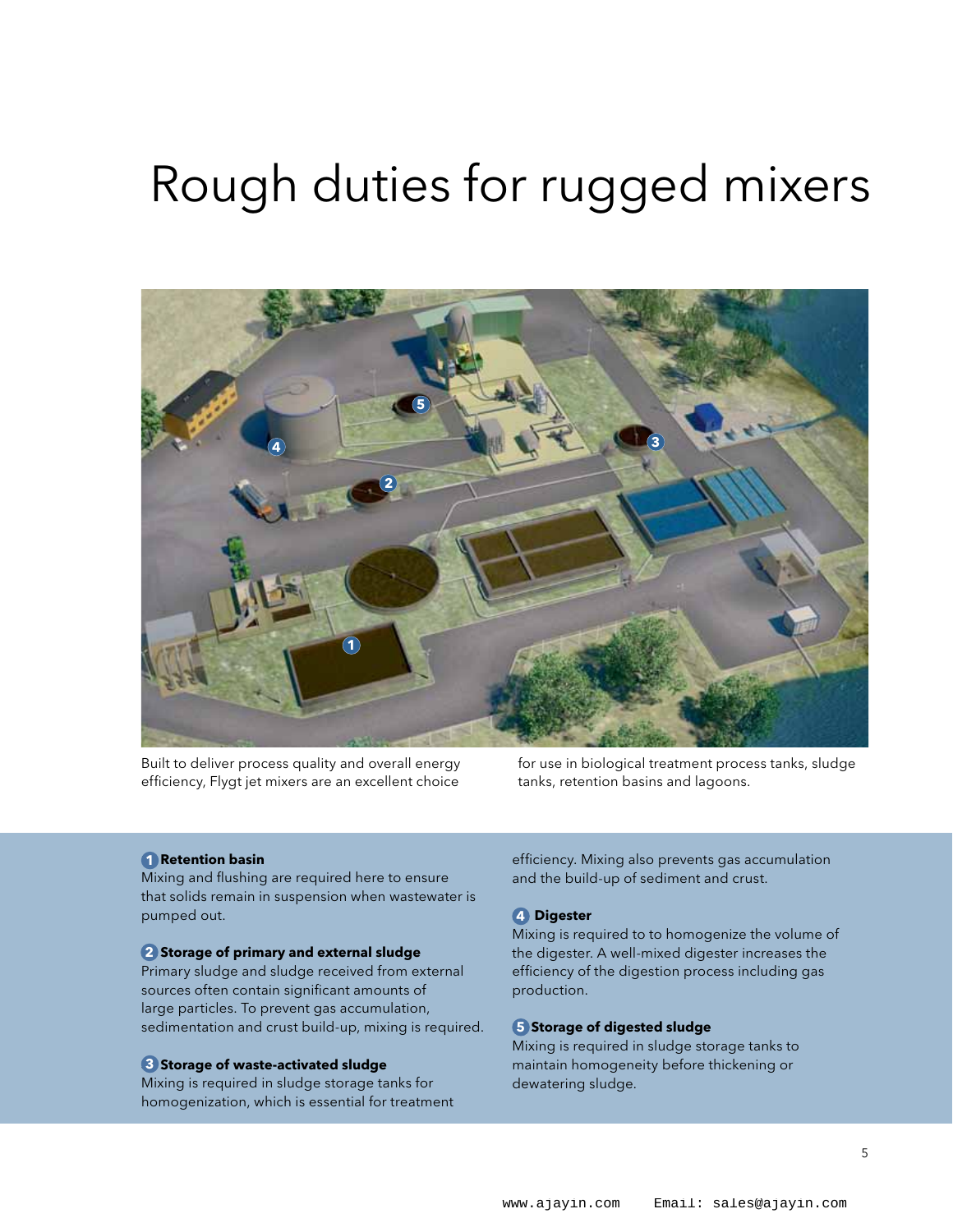## Maximizing performance through our expertise

**Xylem has the expertise and experience required to optimize the design and performance of your mixing processes. Our application engineers share their insights and advice on how best to equip sludge treatment facilities with powerful mixers that make signification contributions to the overall performance of your plant.**

#### **Only the finest selection**

As pioneers in the selection of mixers based on thrust, we know that tank design, type of media, solids concentration and process demands are key variables.

With this in mind, we use our proprietary mixer selection software to calculate the required amount of thrust to achieve the perfect mixing result.

#### **Perfectly positioned for mixing**

Efficient mixing also requires correct mixer positioning of the jet mixer. The positioning is determined by the mixing duty, and our recommendations are always based upon your particular installation, including the tank and fluid properties.

Our experienced team begins by evaluating your requirements and recommending a solution. This may be based on a standard simulation or a full analysis of your mixing system. One of the tools we use to ascertain the correct sizing and positioning of your jet mixers is Computational Fluid Dynamics, CFD.



Flygt jet mixer installed in a sludge holding tank. The simulation shows the jet's entry into the tank to resuspend the contents.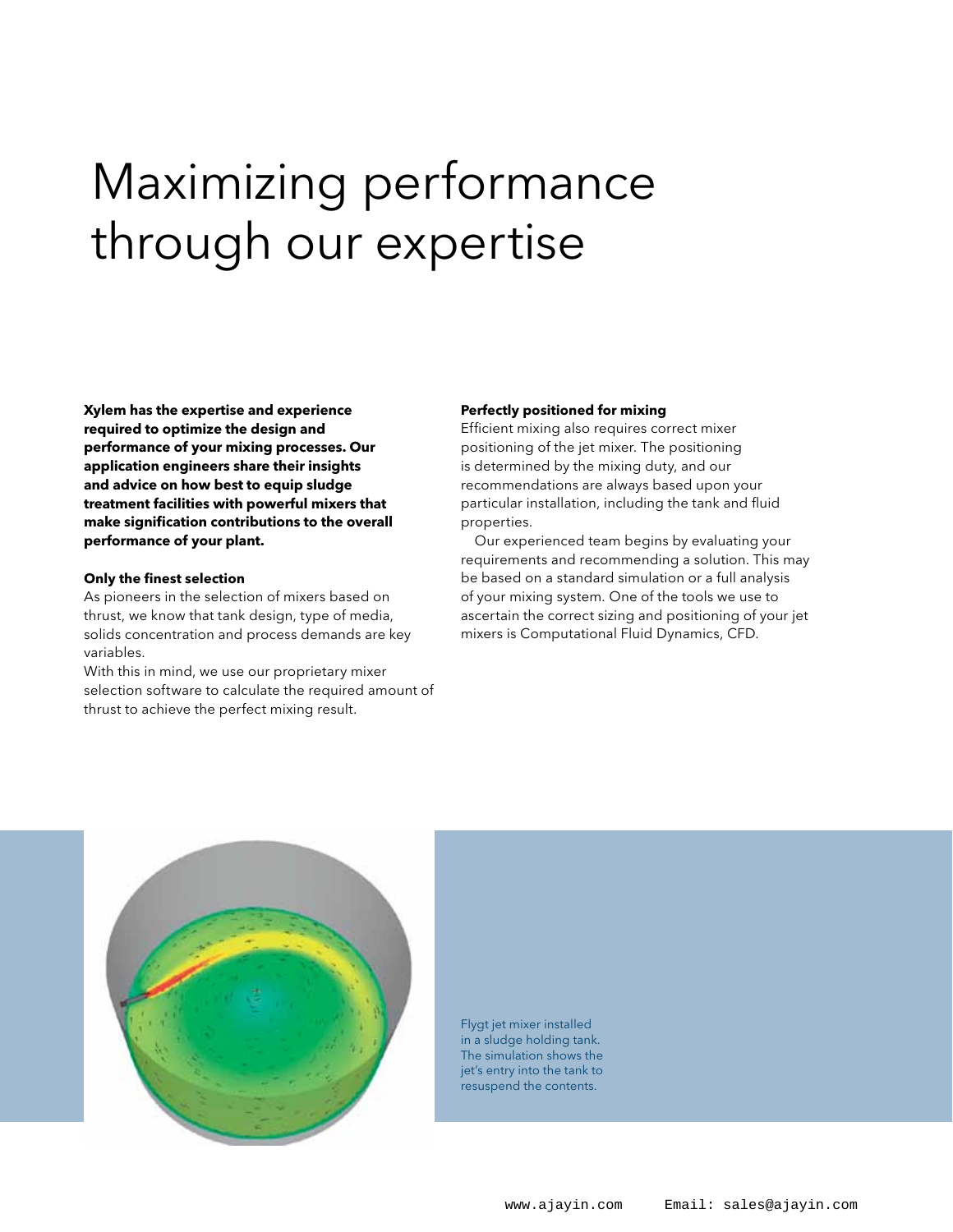### Improve performance with control and service

#### **Flygt monitoring and control improves the uptime of your wastewater treatment plant leading to lower operational costs.**

We supply both the hardware and the software for complete process systems – ranging from SCADA, process and pump controllers to pump drives, start equipment and sensors through to system software.

With smart monitoring and control, you benefit from predictive maintenance. Our system automatically alerts you at an early stage when service is required, and signaling when corrective actions are necessary. This effectively eliminates unnecessary emergency service calls and cuts both operating and maintenance costs.

#### **World-class service, world-class value**

All Flygt high-performance mixers are backed by the worldwide service and support organization of Xylem. Because no systems are alike, we let you choose the support package that best suits your needs.

On the one hand, we help select the right product for a new application. On the other, we can assist your with everything from system planning and design to construction and commissioning to operation and maintenance.

Whether you require planned maintenance or express delivery of a part, you always get the support you need through our local network of service centers and service partners.